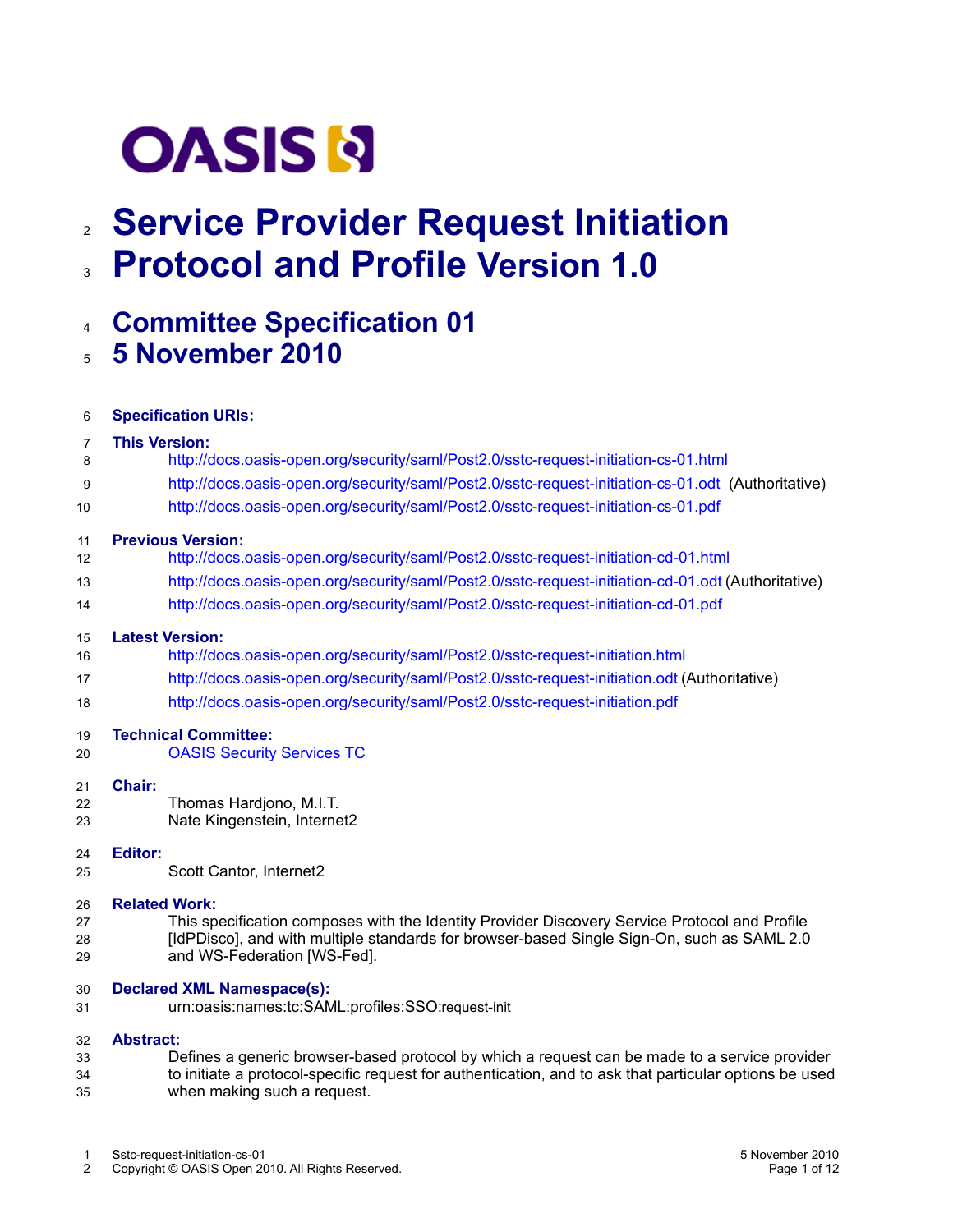#### **Status** 36

- This document was last revised or approved by the SSTC on the above date. The level of approval is also listed above. Check the current location noted above for possible later revisions of this document. This document is updated periodically on no particular schedule. 37 38 39
- TC members should send comments on this specification to the TC's email list. Others should send comments to the TC by using the "Send A Comment" button on the TC's web page at [http://www.oasis-open.org/committees/security.](http://www.oasis-open.org/committees/security) 40 41 42
- For information on whether any patents have been disclosed that may be essential to implementing this specification, and any offers of patent licensing terms, please refer to the IPR 43 44
- section of the TC web page [\(http://www.oasis-open.org/committees/security/ipr.php\)](http://www.oasis-open.org/committees/security/ipr.php). 45
- 46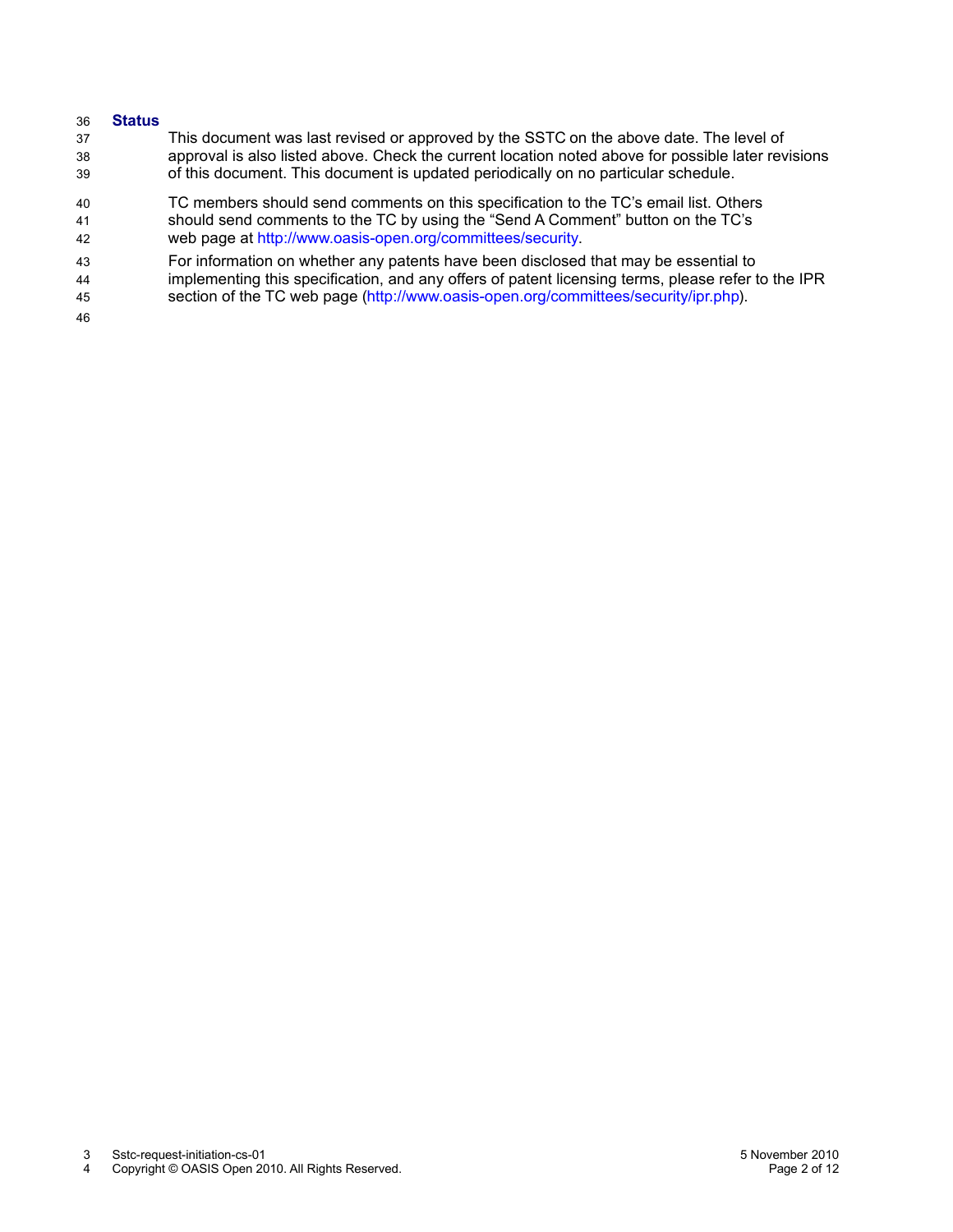### **Notices** 47

Copyright © OASIS Open 2010. All Rights Reserved. 48

All capitalized terms in the following text have the meanings assigned to them in the OASIS Intellectual Property Rights Policy (the "OASIS IPR Policy"). The full Policy may be found at the OASIS website. 49 50

This document and translations of it may be copied and furnished to others, and derivative works that comment on or otherwise explain it or assist in its implementation may be prepared, copied, published, and distributed, in whole or in part, without restriction of any kind, provided that the above copyright notice and this section are included on all such copies and derivative works. However, this document itself may not be modified in any way, including by removing the copyright notice or references to OASIS, except as needed for the purpose of developing any document or deliverable produced by an OASIS Technical 51 52 53 54 55 56

Committee (in which case the rules applicable to copyrights, as set forth in the OASIS IPR Policy, must be followed) or as required to translate it into languages other than English. 57 58

The limited permissions granted above are perpetual and will not be revoked by OASIS or its successors or assigns. 59 60

This document and the information contained herein is provided on an "AS IS" basis and OASIS 61

DISCLAIMS ALL WARRANTIES, EXPRESS OR IMPLIED, INCLUDING BUT NOT LIMITED TO ANY 62

WARRANTY THAT THE USE OF THE INFORMATION HEREIN WILL NOT INFRINGE ANY 63

OWNERSHIP RIGHTS OR ANY IMPLIED WARRANTIES OF MERCHANTABILITY OR FITNESS FOR A 64

PARTICULAR PURPOSE. 65

OASIS requests that any OASIS Party or any other party that believes it has patent claims that would 66

necessarily be infringed by implementations of this OASIS Committee Specification or OASIS Standard, 67

to notify OASIS TC Administrator and provide an indication of its willingness to grant patent licenses to 68

such patent claims in a manner consistent with the IPR Mode of the OASIS Technical Committee that 69

produced this specification. 70

OASIS invites any party to contact the OASIS TC Administrator if it is aware of a claim of ownership of 71

any patent claims that would necessarily be infringed by implementations of this specification by a patent 72

holder that is not willing to provide a license to such patent claims in a manner consistent with the IPR 73

Mode of the OASIS Technical Committee that produced this specification. OASIS may include such 74

claims on its website, but disclaims any obligation to do so. 75

OASIS takes no position regarding the validity or scope of any intellectual property or other rights that 76

might be claimed to pertain to the implementation or use of the technology described in this document or 77

the extent to which any license under such rights might or might not be available; neither does it 78

represent that it has made any effort to identify any such rights. Information on OASIS' procedures with 79

respect to rights in any document or deliverable produced by an OASIS Technical Committee can be 80

found on the OASIS website. Copies of claims of rights made available for publication and any 81

assurances of licenses to be made available, or the result of an attempt made to obtain a general license 82

or permission for the use of such proprietary rights by implementers or users of this OASIS Committee 83

Specification or OASIS Standard, can be obtained from the OASIS TC Administrator. OASIS makes no 84

representation that any information or list of intellectual property rights will at any time be complete, or that any claims in such list are, in fact, Essential Claims. 85 86

The name "OASIS" is a trademark of [OASIS,](http://www.oasis-open.org/) the owner and developer of this specification, and should be 87

used only to refer to the organization and its official outputs. OASIS welcomes reference to, and 88

implementation and use of, specifications, while reserving the right to enforce its marks against misleading uses. Please see<http://www.oasis-open.org/who/trademark.php>for above guidance. 89 90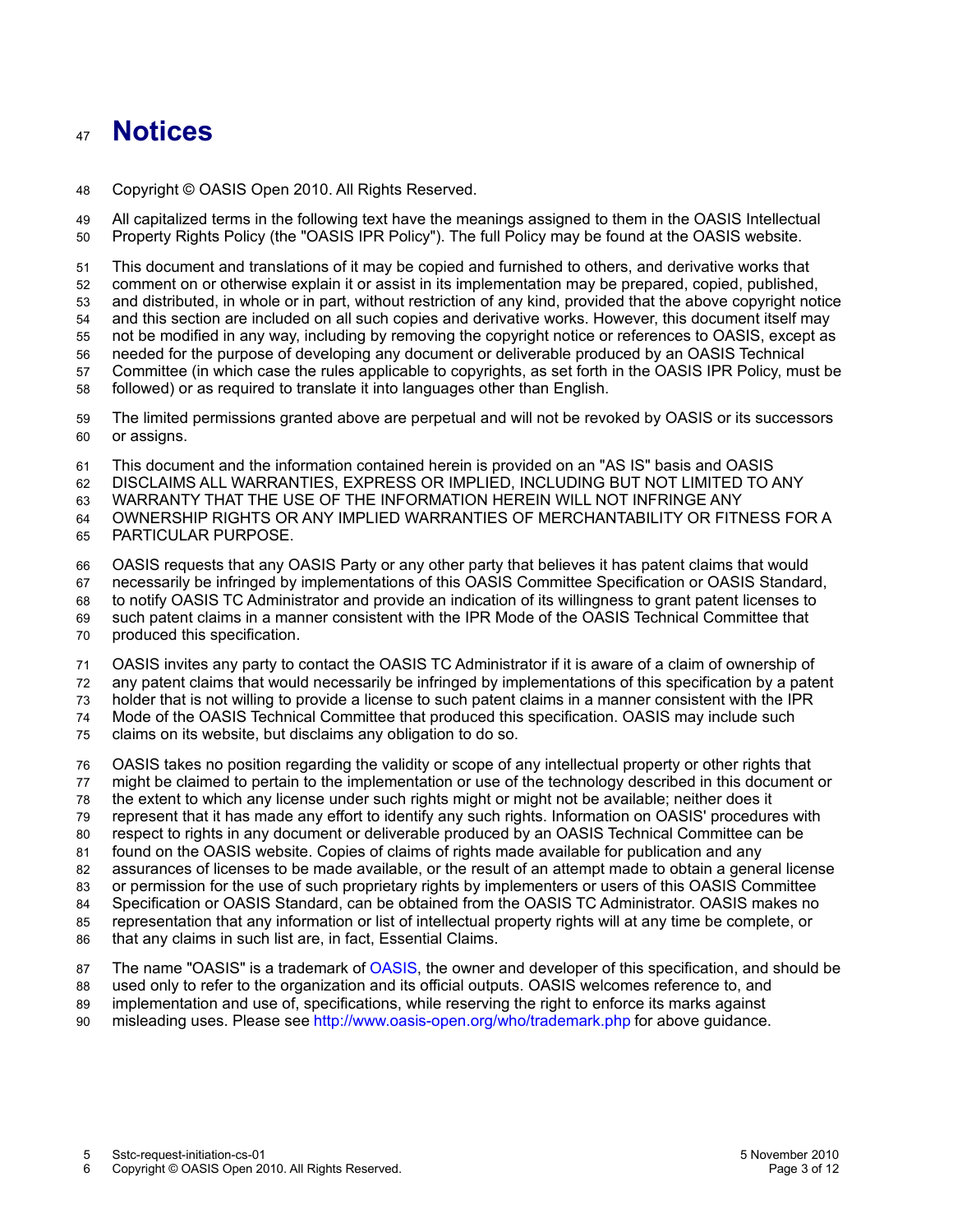# 91 Table of Contents

| 92         |  |
|------------|--|
| 93         |  |
| 94         |  |
| 95         |  |
| 96         |  |
| 97         |  |
| 98         |  |
| 99         |  |
| 100<br>101 |  |
| 102        |  |
| 103        |  |
| 104        |  |
| 105        |  |
| 106        |  |
| 107        |  |
| 108        |  |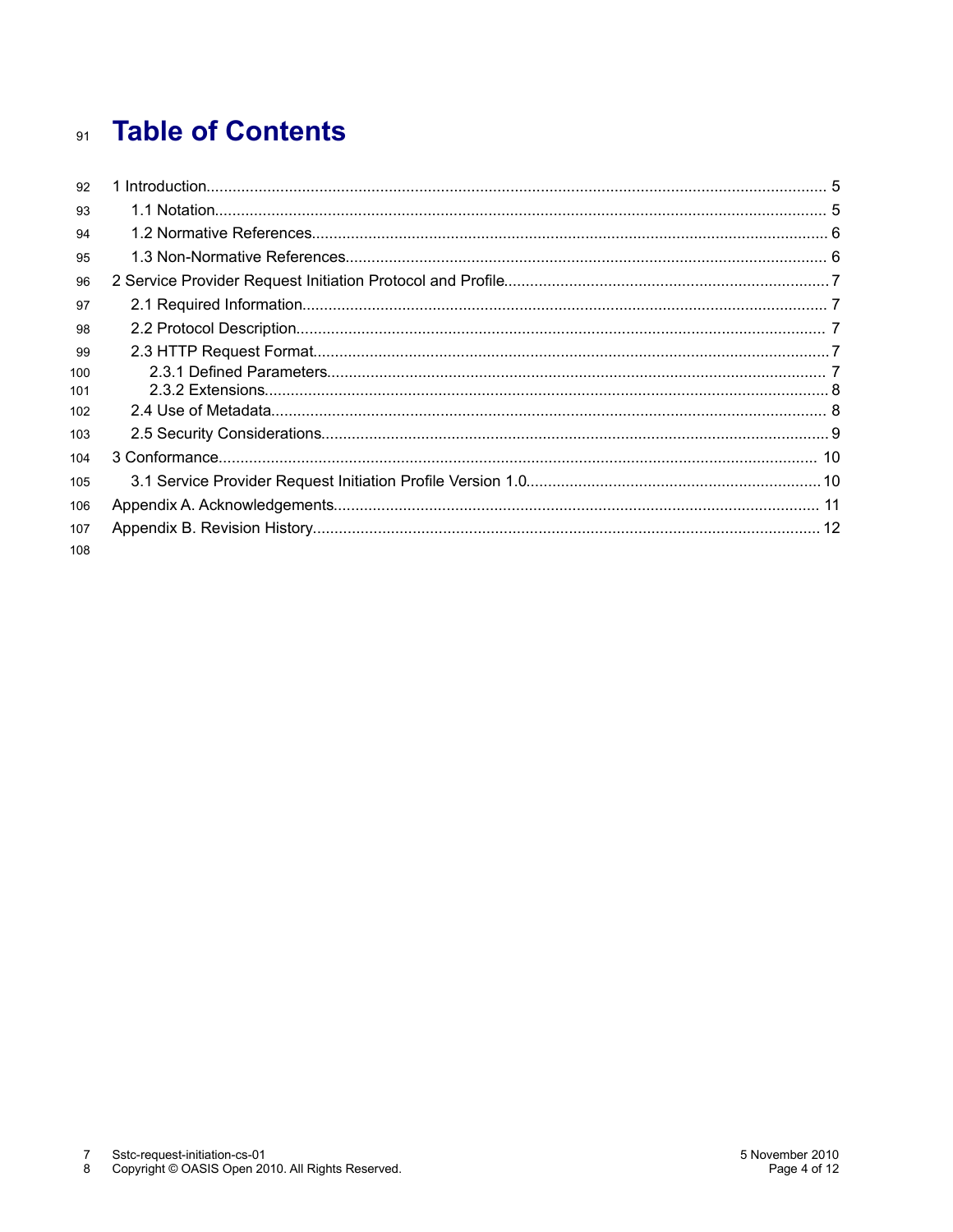## **1 Introduction** 109

Modern standards for browser-based Single Sign-On (SSO) typically include the ability to initiate the 110

authentication process from either the identity provider (IdP) or service provider (SP) participating in the 111

exchange. However, the standards typically lack a defined mechanism for asking either end to actually initiate the process, relying on proprietary interfaces, or on the user agent accessing a protected resource 112 113

at the service provider. 114

IdP-initiated SSO assumes a variety of information is known at the time of a request, including the identity provider itself and its location, protocol features and binding/profile details to apply, how to express the desired resource to access, etc. In general, it suffers by leaving the service provider "out of the loop" in 115 116 117

formulating the request and applying its own decision-making in doing so. 118

On the other hand, SP-initiated SSO suffers from a lack of standardization, particularly when support for "deep-linking", or unauthenticated access to resources within a protected system, is lacking. Many 119 120

complex deployments are unable to fully support direct access in that fashion, and require special 121

- conventions or work-arounds that are often propagated to links constructed outside of the affected site, 122
- creating brittle links and maintenance challenges. 123

A standard protocol for invoking the SSO functionality available at a service provider in an abstracted, protocol-neutral fashion solves both problems. 124 125

#### **1.1 Notation** 126

This specification uses normative text. 127

The keywords "MUST", "MUST NOT", "REQUIRED", "SHALL", "SHALL NOT", "SHOULD", "SHOULD NOT", "RECOMMENDED", "MAY", and "OPTIONAL" in this specification are to be interpreted as described in [\[RFC2119\]:](#page-5-3) 128 129 130

…they MUST only be used where it is actually required for interoperation or to limit behavior which has potential for causing harm (e.g., limiting retransmissions)... 131 132

These keywords are thus capitalized when used to unambiguously specify requirements over protocol and application features and behavior that affect the interoperability and security of implementations. When these words are not capitalized, they are meant in their natural-language sense. 133 134 135

136 137

Listings of XML schemas appear like this.

Example code listings appear like this. 138

Conventional XML namespace prefixes are used throughout the listings in this specification to stand for 139

their respective namespaces as follows, whether or not a namespace declaration is present in the 140

example: 141

<span id="page-4-2"></span><span id="page-4-1"></span><span id="page-4-0"></span>

| <b>Prefix</b> | <b>XML Namespace</b>                              | <b>Comments</b>                                                                                                              |
|---------------|---------------------------------------------------|------------------------------------------------------------------------------------------------------------------------------|
| saml:         | urn:oasis:names:tc:SAML:2.0:assertion             | This is the SAML V2.0 assertion namespace<br>[SAML2Core].                                                                    |
| samlp:        | urn:oasis:names:tc:SAML:2.0:protocol              | This is the SAML V2.0 protocol namespace<br>[SAML2Core].                                                                     |
| md:           | urn:oasis:names:tc:SAML:2.0:metadata              | This is the SAML V2.0 metadata namespace.                                                                                    |
| init:         | urn:oasis:names:tc:SAML:profiles:SSO:request-init | This is the SAML V2.0 metadata extension<br>namespace defined by this document and its<br>accompanying schema [ReqInit-XSD]. |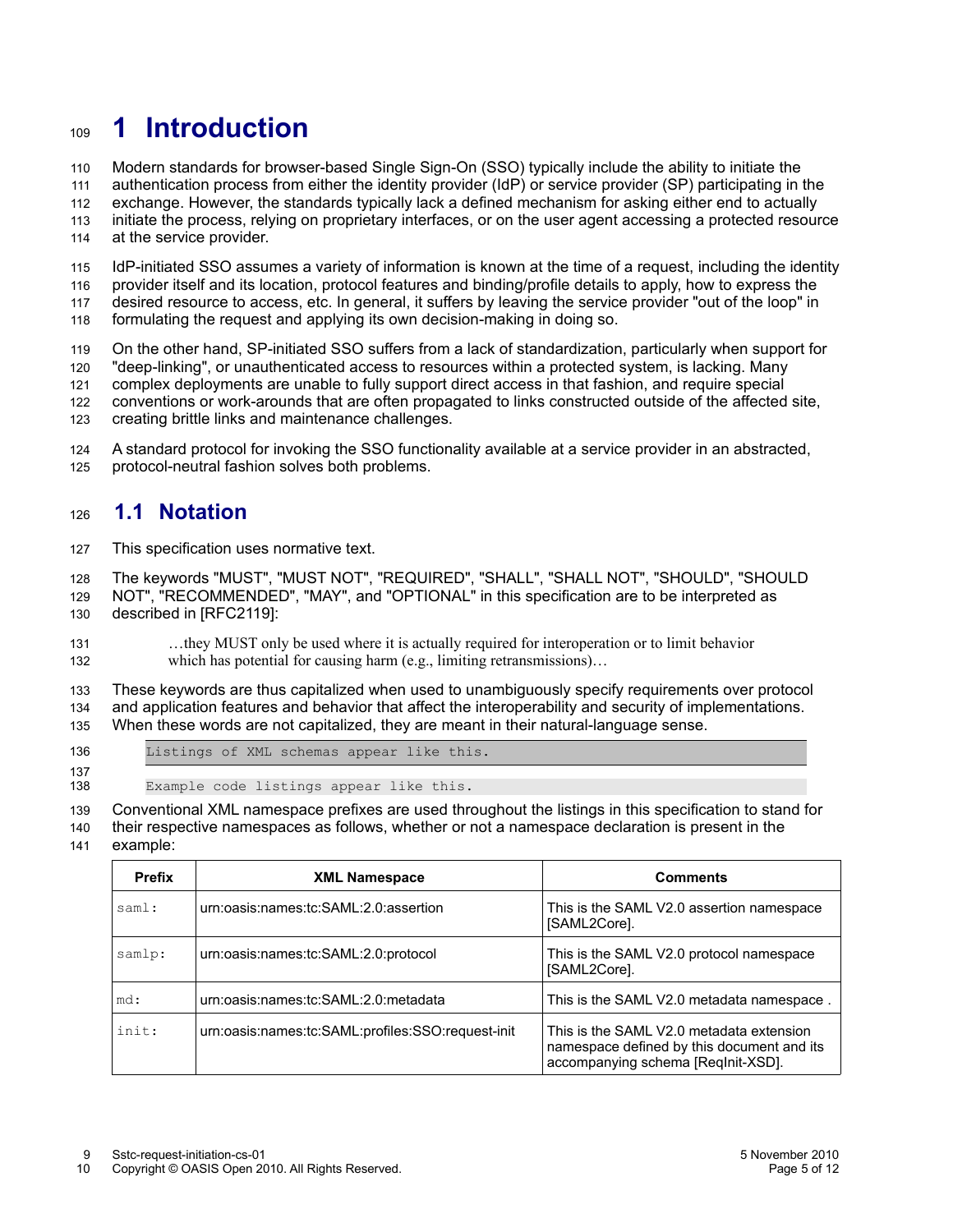- This specification uses the following typographical conventions in text: <SAMLElement>, 142
- <ns:ForeignElement>, Attribute, **Datatype**, OtherCode. 143

#### **1.2 Normative References** 144

<span id="page-5-4"></span><span id="page-5-3"></span><span id="page-5-2"></span>

| 145<br>146<br>147 | [Reginit-XSD] | OASIS Committee Specification 01, Metadata Extension Schema for Service<br>Provider Request Initiation Protocol and Profile Version 1.0, November 2010.<br>http://docs.oasis-open.org/security/saml/Post2.0/sstc-request-initiation.xsd |
|-------------------|---------------|-----------------------------------------------------------------------------------------------------------------------------------------------------------------------------------------------------------------------------------------|
| 148<br>149        | [RFC2119]     | S. Bradner. Key words for use in RFCs to Indicate Requirement Levels. IETF<br>RFC 2119, March 1997. http://www.ietf.org/rfc/rfc2119.txt                                                                                                 |
| 150<br>151        | [RFC2616]     | R. Fielding, et. al. Hypertext Transfer Protocol 1.1. IETF RFC 2616, June 1999.<br>http://www.ietf.org/rfc/rfc2616.txt                                                                                                                  |
| 152<br>153<br>154 | [SAML2Bind]   | OASIS Standard, Bindings for the OASIS Security Assertion Markup Language<br>(SAML) V2.0, March 2005. http://docs.oasis-open.org/security/saml/v2.0/saml-<br>bindings-2.0-os.pdf                                                        |
| 155<br>156<br>157 | [SAML2Core]   | OASIS Standard, Assertions and Protocols for the OASIS Security Assertion<br>Markup Language (SAML) V2.0, March 2005. http://docs.oasis-<br>open.org/security/saml/v2.0/saml-core-2.0-os.pdf                                            |
| 158<br>159        | [SAML2Errata] | OASIS Approved Errata, SAML V2.0 Errata, October 2009. http://docs.oasis-<br>open.org/security/saml/v2.0/sstc-saml-approved-errata-2.0.pdf                                                                                              |
| 160<br>161<br>162 | [SAML2Meta]   | OASIS Standard, Metadata for the OASIS Security Assertion Markup Language<br>(SAML) V2.0, March 2005. http://docs.oasis-open.org/security/saml/v2.0/saml-<br>metadata-2.0-os.pdf                                                        |
| 163<br>164<br>165 | [SAML2Prof]   | OASIS Standard, Profiles for the OASIS Security Assertion Markup Language<br>(SAML) V2.0, March 2005. http://docs.oasis-open.org/security/saml/v2.0/saml-<br>profiles-2.0-os.pdf                                                        |
|                   |               |                                                                                                                                                                                                                                         |

#### **1.3 Non-Normative References** 166

<span id="page-5-1"></span><span id="page-5-0"></span>

| 167<br>168<br>169 | [IdPDisco]      | <b>OASIS Committee Specification, Identity Provider Discovery Service Protocol</b><br>and Profile, March 2008. http://docs.oasis-open.org/security/saml/Post2.0/sstc-<br>saml-idp-discovery.pdf |
|-------------------|-----------------|-------------------------------------------------------------------------------------------------------------------------------------------------------------------------------------------------|
| 170<br>171        | <b>IWS-Fed1</b> | OASIS Standard, Web Services Federation Language V1.2, May 2009.<br>http://docs.oasis-open.org/wsfed/federation/v1.2/os/ws-federation-1.2-spec-                                                 |
| 172               |                 | os.pdf                                                                                                                                                                                          |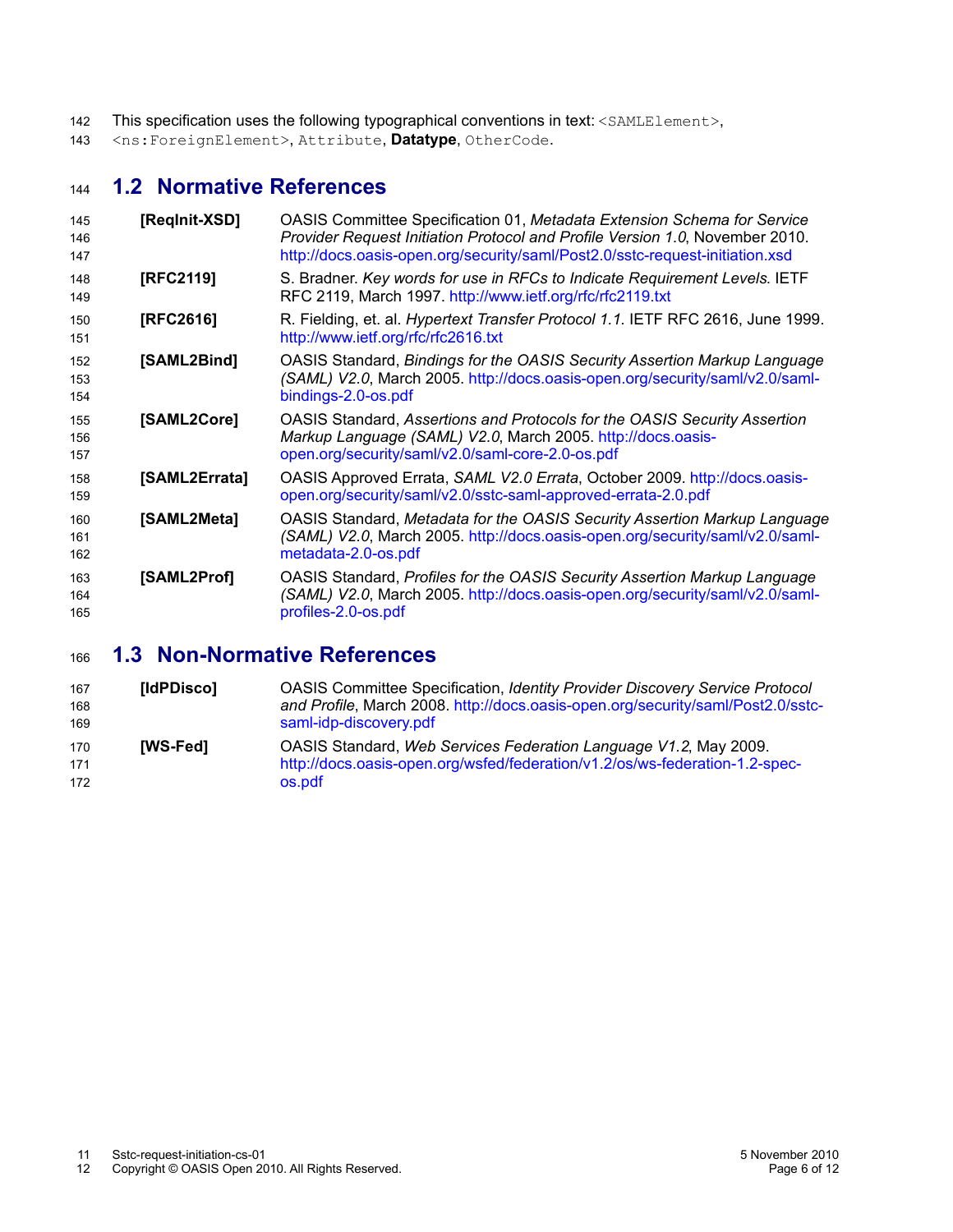# <span id="page-6-1"></span>**2 Service Provider Request Initiation Protocol and Profile** 173 174

#### **2.1 Required Information** 175

- **Identification:** urn:oasis:names:tc:SAML:profiles:SSO:request-init 176
- **Contact information:** [security-services-comment@lists.oasis-open.org](mailto:security-services-comment@lists.oasis-open.org) 177
- **[Description:](mailto:security-services-comment@lists.oasis-open.org)** [Given below.](mailto:security-services-comment@lists.oasis-open.org) 178
- **[Updates:](mailto:security-services-comment@lists.oasis-open.org)** [No](mailto:security-services-comment@lists.oasis-open.org)ne. 179

#### **2.2 Protocol Description** 180

This protocol is used to ask that a service provider supporting a federated authentication protocol produce a request for authentication using particular options or assumptions. It is assumed that the user wields a standard HTTP user agent. The protocol is specified between the user agent and the service provider. Any technical means may be used to cause the user agent to submit a request using this protocol, including static or dynamic links on any web site, client-side scripting, manual entry by a user, etc. 181 182 183 184 185

The request initiation protocol consists of a single HTTP [\[RFC2616\]](#page-5-4) request/response, a normative 186

request followed by an arbitrary response from the service provider. This response MAY be a request for authentication using a selected protocol (the format of which is left to the definition of that protocol), or it 187 188

MAY be a refusal to perform the requested action or any other response the service provider deems 189

appropriate. 190

In the event of failure, the response SHOULD inform the user as to the nature of the problem or prompt for additional information as required. For example, in the event that the request does not identify the identity provider to use, the response could be in the form of a request to a discovery service, per 191 192

[\[IdPDisco\].](#page-5-0) 193 194

#### **2.3 HTTP Request Format** 195

The request to the service provider MUST use the GET method, and MAY contain one or more URLencoded query string parameters, as defined below. Parameter names are case-sensitive. 196 197

Implementations that do not recognize a parameter defined other than within this specification (i.e., an extension defined privately or separately) MUST ignore that parameter. 198 199

#### <span id="page-6-0"></span>**2.3.1 Defined Parameters** 200

- entityID 201
- The unique identifier of an identity provider the service provider is instructed to use. If it cannot or will not do so, the service provider MUST NOT return a request for authentication to a different identity provider (i.e., it MUST NOT ignore the choice). If this parameter is omitted, the service provider is free to respond in any fashion it wishes, including but not limited to the use of any supported discovery mechanism to determine the identity provider itself. 202 203 204 205 206
- target 207

The location of a resource to which the user agent should be returned, when possible, following successful authentication. If this parameter is omitted, the service provider MUST use a default value (which it unilaterally determines). 208 209 210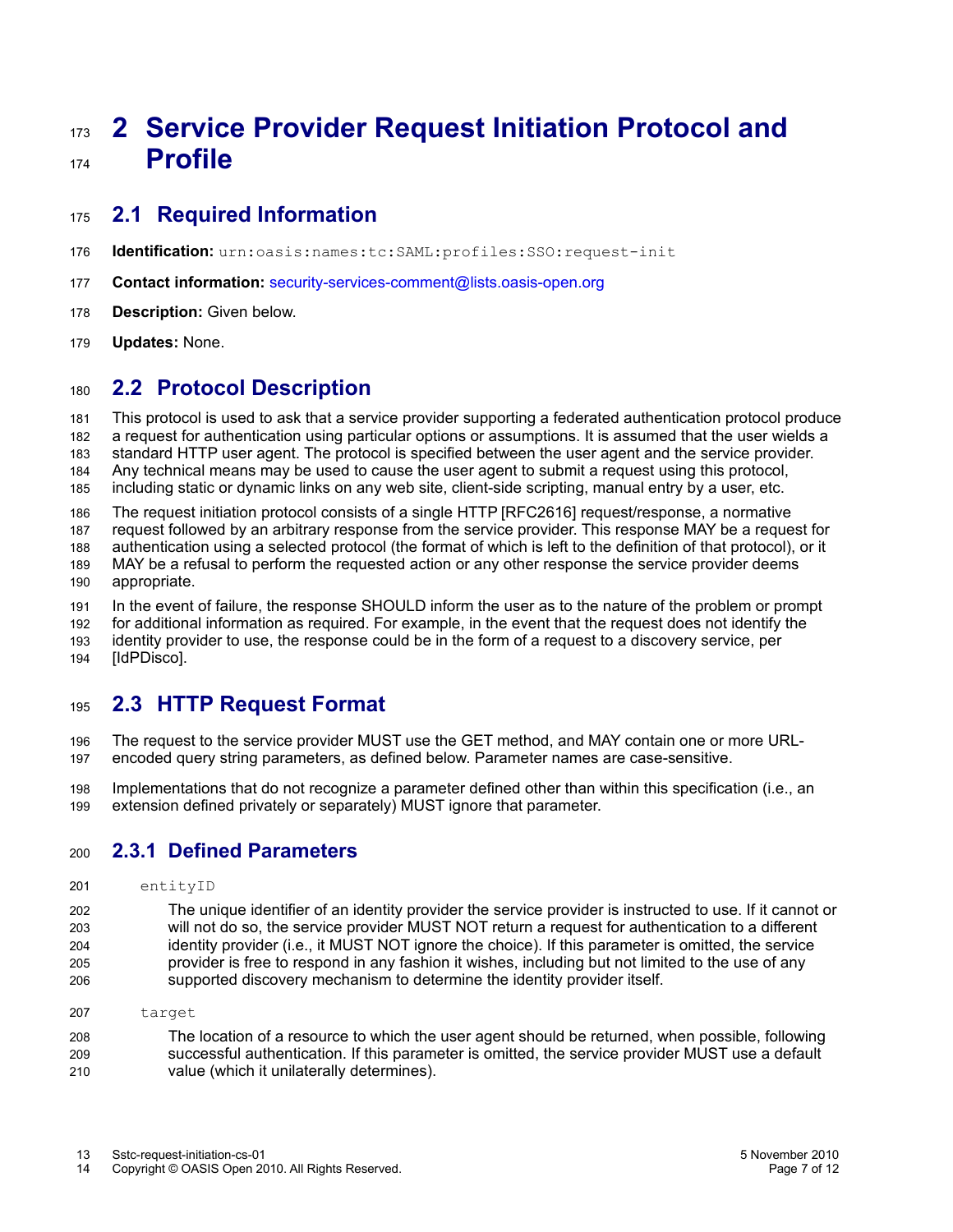#### isPassive 211

- A boolean value of "true" or "false" that indicates whether the request generated by the service provider should include an option to prevent visible user interaction with the identity provider. This corresponds to the SAML 2.0 IsPassive attribute in a <samlp:AuthnRequest> message. 212 213  $214$
- If this parameter is present and "true", and the authentication protocol supported by the service provider and identity provider in common does not support this feature, then the service provider MUST redirect the user agent to the value of the target parameter. 215 216 217
- forceAuthn 218

A boolean value of "true" or "false" that indicates whether the request generated by the service provider should include an option to bypass an existing security context and require explicit user interaction during authenticaton to the identity provider. This corresponds to the SAML 2.0 ForceAuthn attribute in a <samlp:AuthnRequest> message. 219 220 221 222

If this parameter is present and "true", and the authentication protocol supported by the service provider and identity provider in common does not support this feature, then the service provider MUST NOT return a request for authentication. 223 224 225

#### **2.3.2 Extensions** 226

Parameters whose name begins with the case-sensitive string " $ext{ext}$ " are reserved for future use by this 227

- or related specifications from this Technical Committee and MUST NOT be used for third-party extensions of this protocol. 228 229
- Parameters other than those specified above, or with the " $ext$ " prefix, MAY be present, but their meaning is undefined by this specification. 230 231

The conventions for naming extensions are somewhat counter-intuitive but are necessary for compatibility with existing implementations. 232 233

#### **2.4 Use of Metadata** 234

<span id="page-7-0"></span>This protocol exists outside the purview of actual authentication protocols, but for documentation purposes, or as an aid in the dynamic construction of links in support of this protocol, service providers that are described using the SAML V2.0 Metadata specificationMAY document endpoints supporting this protocol using an extension element, <init:RequestInitiator>, of type **md:EndpointType**. The Binding attribute of the extension element MUST be set to: 235 236 237 238 239

- urn:oasis:names:tc:SAML:profiles:SSO:request-init 240
- The schema for the  $\langle$ init:RequestInitiator> element is as follows: 241

| 242 | <schema< th=""></schema<>                                           |
|-----|---------------------------------------------------------------------|
| 243 | targetNamespace="urn:oasis:names:tc:SAML:profiles:SSO:request-init" |
| 244 | xmlns:init="urn:oasis:names:tc:SAML:profiles:SSO:request-init"      |
| 245 | xmlns: md="urn: oasis: names: tc: SAML: 2.0: metadata"              |
| 246 | xmlns="http://www.w3.org/2001/XMLSchema"                            |
| 247 | elementFormDefault="unqualified"                                    |
| 248 | attributeFormDefault="unqualified"                                  |
| 249 | blockDefault="substitution"                                         |
| 250 | $version="1.0"$                                                     |
| 251 | <annotation></annotation>                                           |
| 252 | <documentation></documentation>                                     |
| 253 | Document identifier: sstc-request-initiation                        |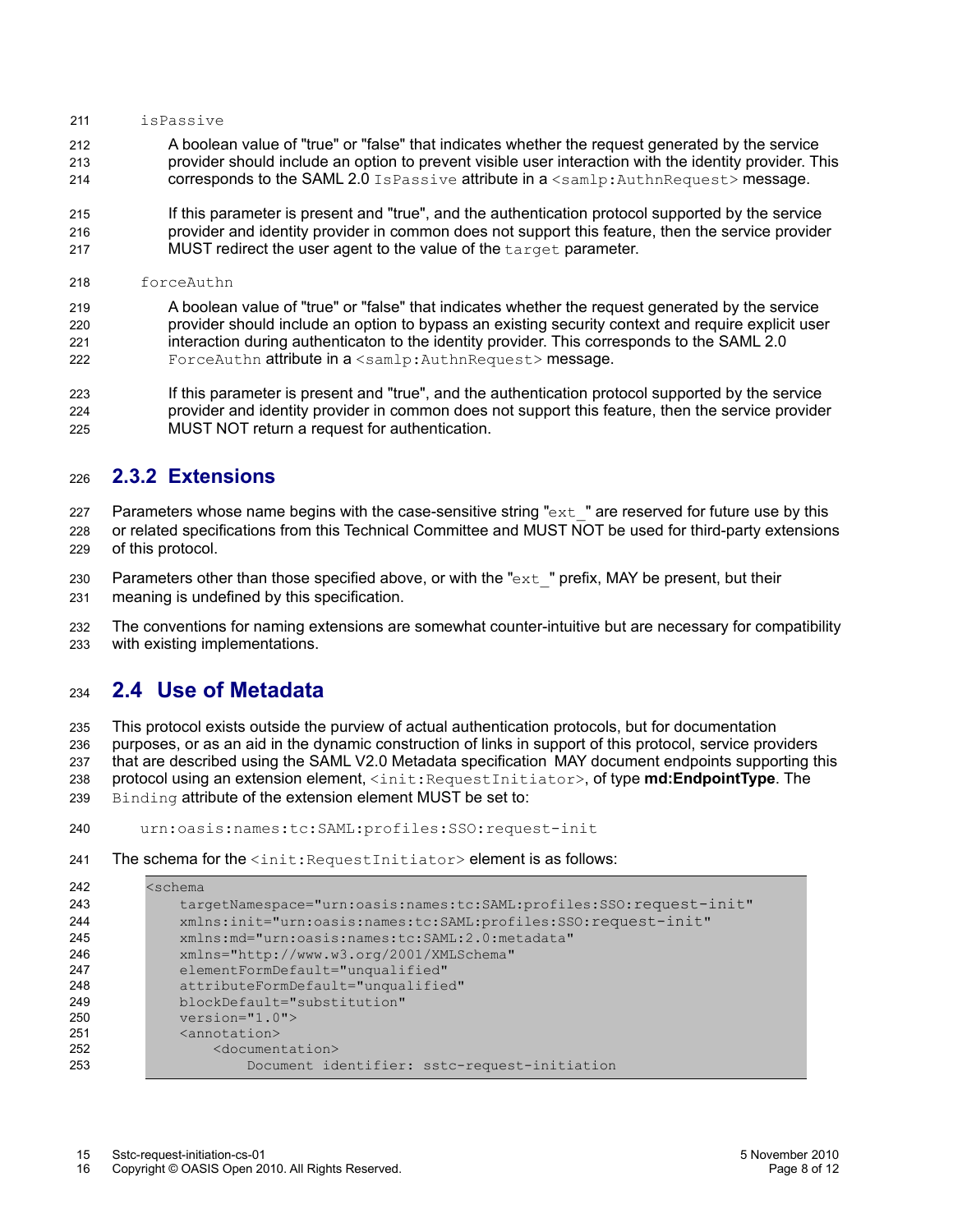```
 Location: http://www.oasis-open.org/committees/documents.php?
          wg_abbrev=security
                       Revision history:
                       V1.0 (March 2010):
                          Initial version.
                   </documentation>
               </annotation>
               <import namespace="urn:oasis:names:tc:SAML:2.0:metadata"
                   schemaLocation="saml-schema-metadata-2.0.xsd"/>
               <element name="RequestInitiator" type="md:EndpointType"/>
          </schema>
254
255
256
257
258
259
260
261
262
263
264
```
#### **2.5 Security Considerations** 265

Some authentication protocols may involve the use of digital signatures or other cryptography, and thus the generation of requests by a service provider may be computationally intensive. In such cases, support for this protocol could provide a Denial of Service opportunity for an attacker, but not typically a new or distinct one. 266 267 268 269

The ability to externally specify an identity provider could give an attacker the ability to derive information about the sources of authentication trusted by a service provider based on its willingness or lack thereof to respond with an authentication request or an error. 270 271 272

Exposing control over portions of the authentication request process to an outside agency could introduce 273

vulnerabilities if a service provider implementation is not careful in interpreting authentication responses 274

on their own merits rather than making assumptions about its requests. This is not dissimilar from the 275

- requirements associated with handling IdP-initiated responses and should not generally create new complications. 276 277
- 

Finally, values of the target parameter should always be sanitized where used in the generation of 278

responses to user agents, to protect against cross-site scripting attacks and related problems. 279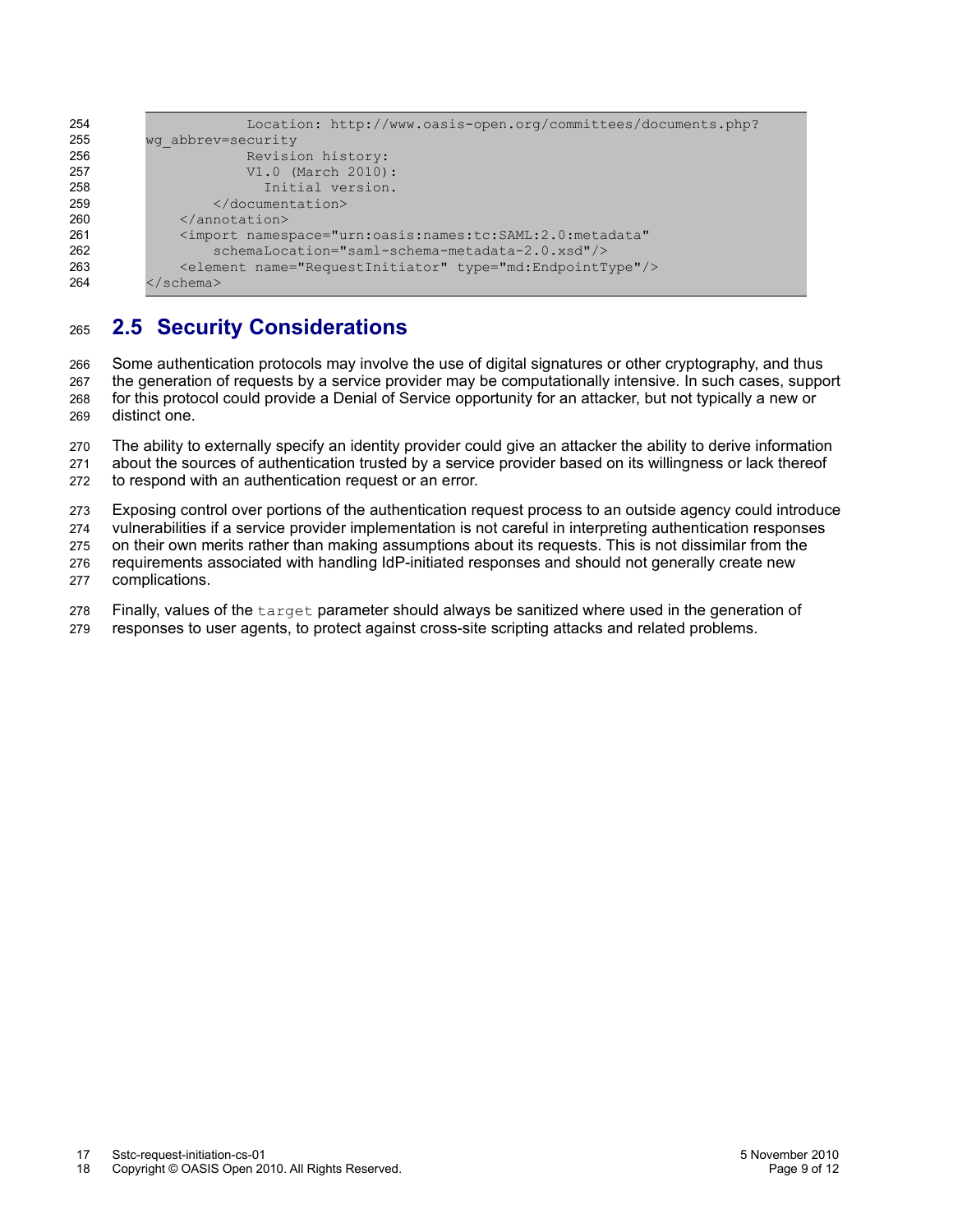# **3 Conformance** 280

#### **3.1 Service Provider Request Initiation Profile Version 1.0** 281

A conforming Service Provider MUST conform to the normative statements in section [2](#page-6-1) that pertain to 282

Service Provider behavior, and MUST properly interpret all the parameters defined in section [2.3.1](#page-6-0) in the manner prescribed in that section. 283 284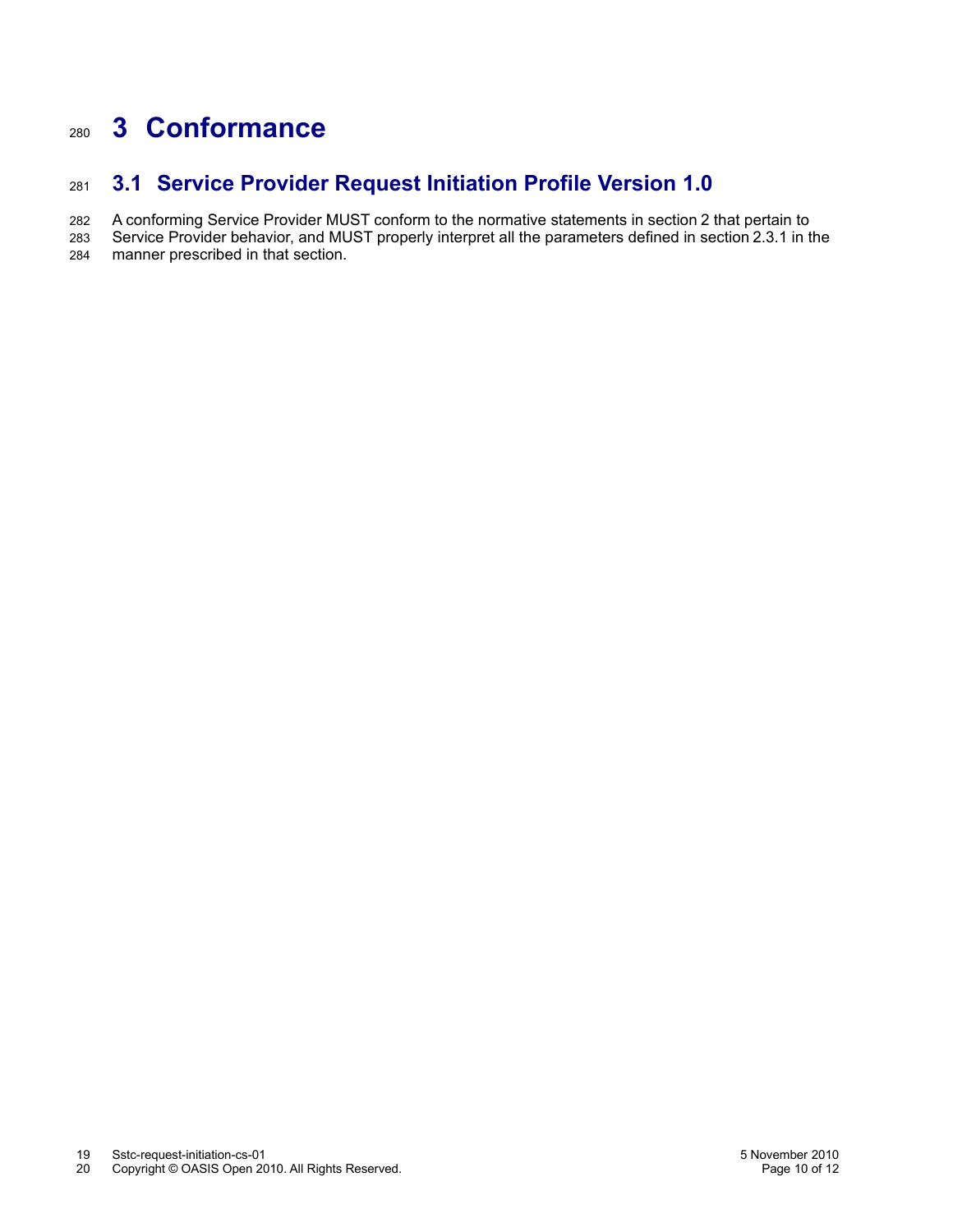# **Appendix A. Acknowledgements** 285

- The editors would like to acknowledge the contributions of the OASIS Security Services Technical Committee, whose voting members at the time of publication were: 286 287
- Rob Philpott, EMC Corporation 288
- John Bradley, Individual 289
- Scott Cantor, Internet2 290
- Nate Klingenstein, Internet2 291
- Bob Morgan, Internet2 292
- Thomas Hardjono, M.I.T. 293
- Anthony Nadalin, Microsoft Corporation 294
- Tom Scavo, National Center for Supercomputing Applications (NCSA) 295
- Frederick Hirsch, Nokia Corporation 296
- Thinh Nguyenphu, Nokia Siemens Networks Gmb 297
- Paul Madsen, NTT Corporation 298
- Ari Kermaier, Oracle Corporation 299
- Hal Lockhart, Oracle Corporation 300
- Emily Xu, Oracle Corporation 301
- Anil Saldhana, Red Hat 302
- David Staggs, Veterans Health Administration 303